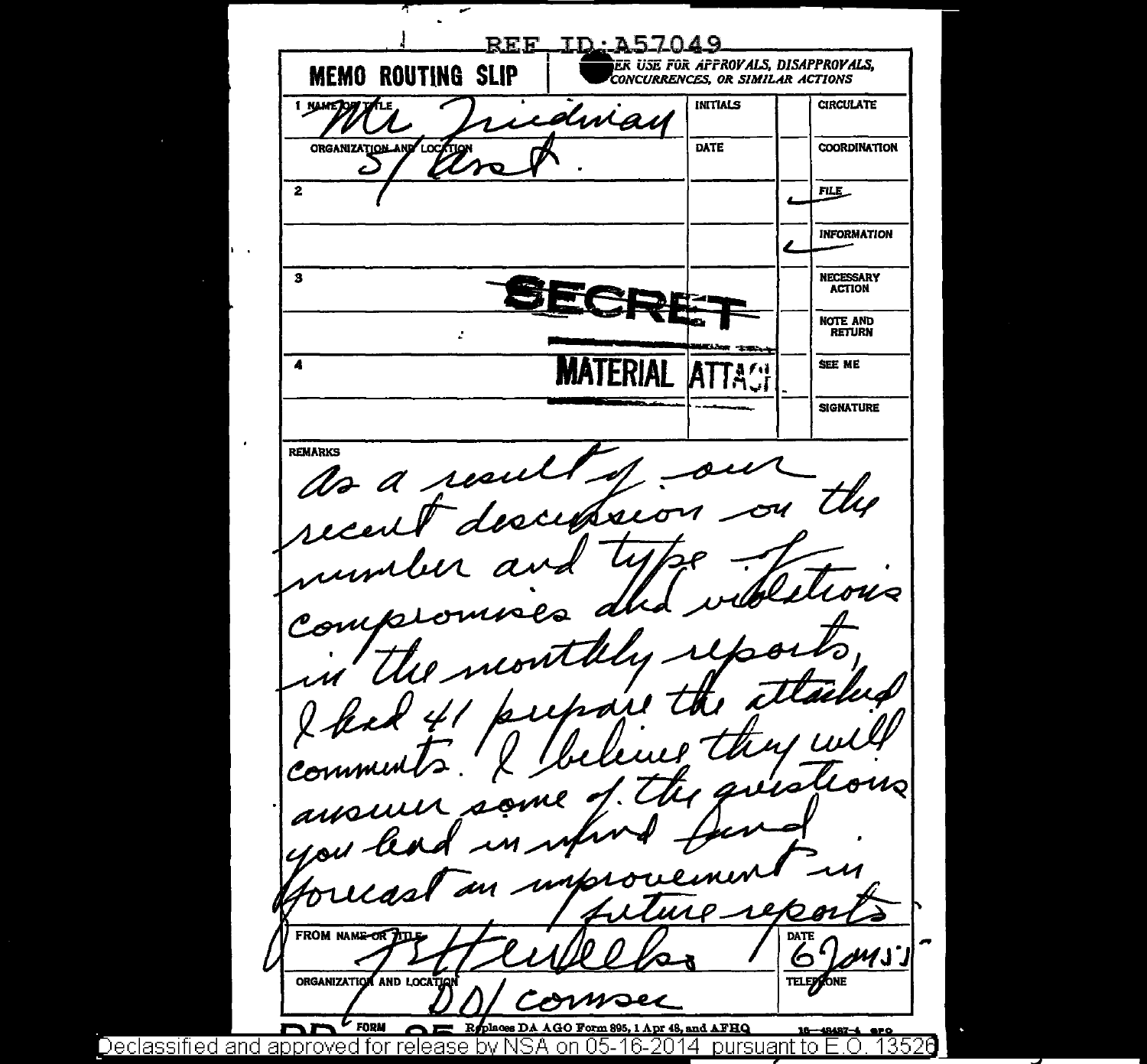REF ID:A57049

SEGRET

DD/COMSEC

NSA-41

Briefing

1. The following comments are furnished per your request for a briefing on the situation With regard to certain types *ot* violations as noted in the monthly report. I shall be glad to discuss further with you if you so desire.

2. In February 1954, USCIB Directive No. 9 on COMINT compromise reporting procedure became effective. Since then, there has been a steady increase in such reports. In August, further detailed reporting instructions were issued to the Service Cryptologic Agencies in BSA Circular 90-1 (see subparagraph 3e below). The present large volume of compromise reports is not, therefore, necessarily indicative *or* an actual. increase in occurrences; it is possibly due to the dissemination of' specific reporting requirements. In either case, the violation volume is high, particularly that of' inadvertent clear text transmissions and the encryption *ot* messages in monoa1pbabetic substitution cipher in on-line operation.

3. Various corrective actions 'have been taken and recommended, and equipment modif'ications have been designed to reduce these violations. The status of' implementation of these remedies is as follows:

a. A push-button modification *tor* the model 19 teletypewriter and the 131B2 subscriber set has been designed to prevent inadvertent plain text transmissions from the plain text transmitter distributor. The Army has reported installation of this modification on all but a few COMINT terminals. Navy installation is complete. The Air Force has reported installation on the majority of their terminals, and others are being modified as rapidly as modification kits become available. Many of the model 19 teletypewriters used by the Air Force are the commercial type (which has no tape-out button), and special modification kits are required.

b. Another required modification on PYTHON COMINT circuits is the torn tape stop mechanism, which will interrupt transmission within 3 to 15 characters whenever a tape hangs up or runs out. The Army, on 16 Dec, reported installation complete on the ASA. Tvo Rock Ranch terminal and nine (9) terminals 1n Europe; action has been taken to procure additional modification kits. The Navy no longer has a requirement for this modification, since they have no PYTHON COMINT circuits at present. The Air Force, on 1 Dec, reported that they had on hand a sufficient quantity of TTSMs, and that shipment was being made to command issuing offices for eventual installation on PYTHON COMINT circuits. They will advise us when installations are complete.



21 Dec 54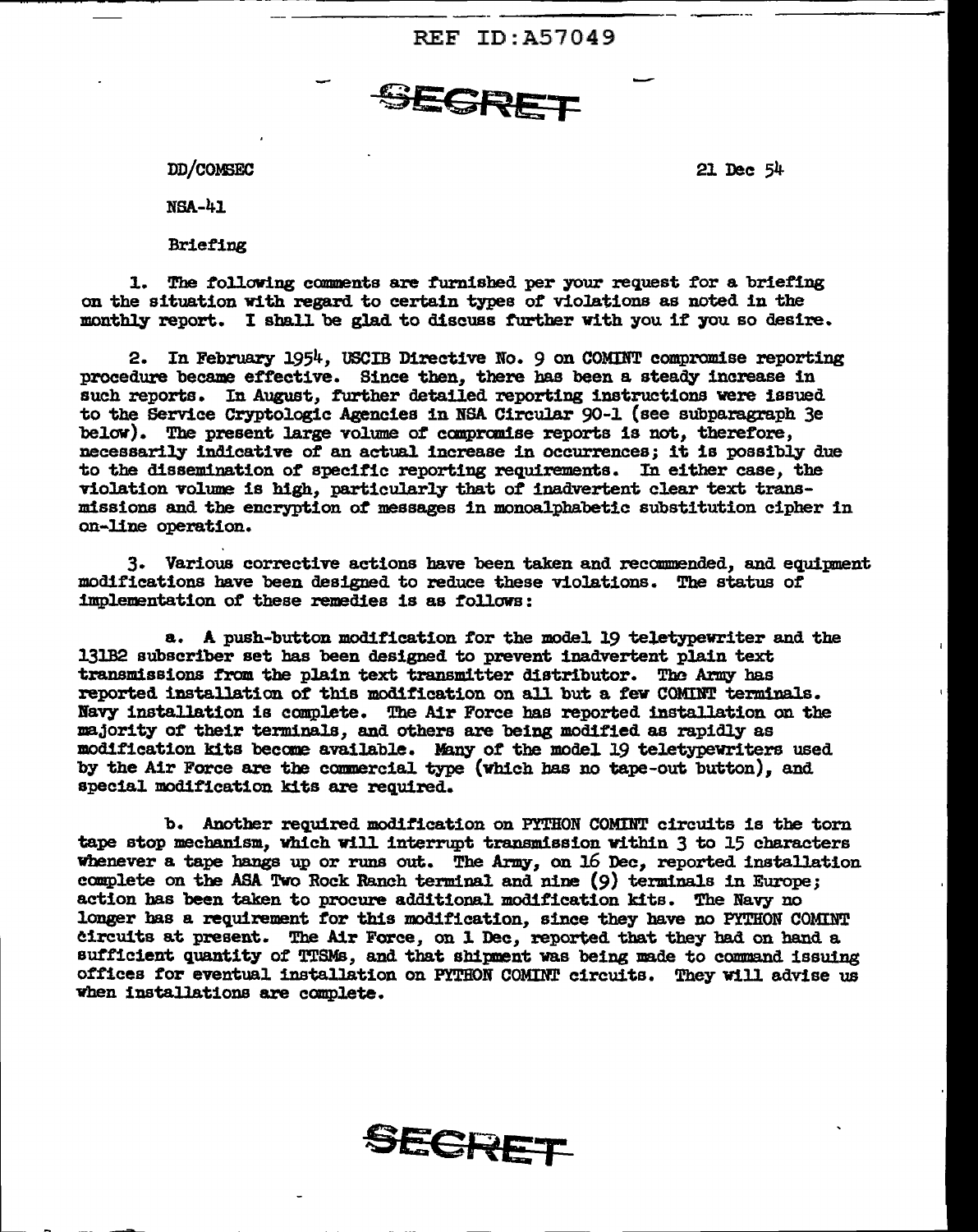

## **SECKET**

(

o-. Instructions have been prepand *tor* the installation *ot* push-button modifications to the SSM-3 and SSM-4 (TT-16O/FG, SAMSON) equipments. These instructions will be published in a change to AFSAG 1262-1, which is held by all COMINT field units. Included also in this change Vill be detailed installation instructions tor tbe torn tape stop mechanism.

d. Serious consideration is being given to installing (or relocating) warning lights to aid in preventing inadvertent plain text transmissions from te1et;ypevriter keyboards.

•. The COMIHT aanprallise reporting instructions *ot* NS.A. Circular 90-1 are in the bands of each COMINT field unit. Violators are required not only to submit a wr1 tten report *ot* the tacts in each case, but must also include a br1et description *ot* the training program tor COMSEC a.a applied to COMilft material.

*t.* A cbeak-ott list or quest1ozmaire aover1ng general, cryptographic and transmission security, and the physical security of oryptographic material, has been prepared for issue to each COMINT field unit. This questionnaire, which vill provide us with detailed information concerning each COMINT field unit, is to be filled out by the Commanding Officer or Officer in charge in the course of an inspection *ot* his installation, and returned to us With a copy to the Head of the Service Cryptologic Agency concerned. The check list, in draft form, has been submitted to the three Service Cryptologia Agencies ror informal review and camnent prior to publication.

 $4.$  During 1951, 1952 and 1953, our actions in improving the communications security of COMINT were confined largely to recommendations for corrective action and equipment modifications, and requests that the Service Cryptologic Agencies adopt them. In many cases, they were not adopted. Currently, our approach is more realistic, and we have laid very specific and unequivocal requirements on the more realistic, and we have laid very specific and unequivocal requirements on the Services, and have directed compliance. More and more information and guidance material is being distributed at the Service level at which Services, and have directed compliance. More and more information and guidance material is being distributed at the Service level at which it will do the most good - the field units. The Service Cryptologic Agencies are cooperating fully in implementing our directives and instructions.

5. Equipment failures and mechanical defects are responsible for some violations, but the majority are due to personal error of some kind on the part of the operator. Furthermore, the majority of personnel errors occur at locations where the equipments have not been modified. Universal installation of the equipment modifications described in paragraph 3 above, however, should be completed in the near future, and a direct result should be a reduction in these errors. The modifications are designed to eliminate much of the personal factor in equipment operation.

 $6.$  Of course, in the absence of fully automatic equipment, the possibility f ot human error remains. Equtpnent modifications are no substitute tor oare and attention on the part of the operator. The questionnaire ( paragraph  $3/$ above)

2



.......... \_\_\_\_\_\_\_\_\_\_\_\_\_\_\_ ~~